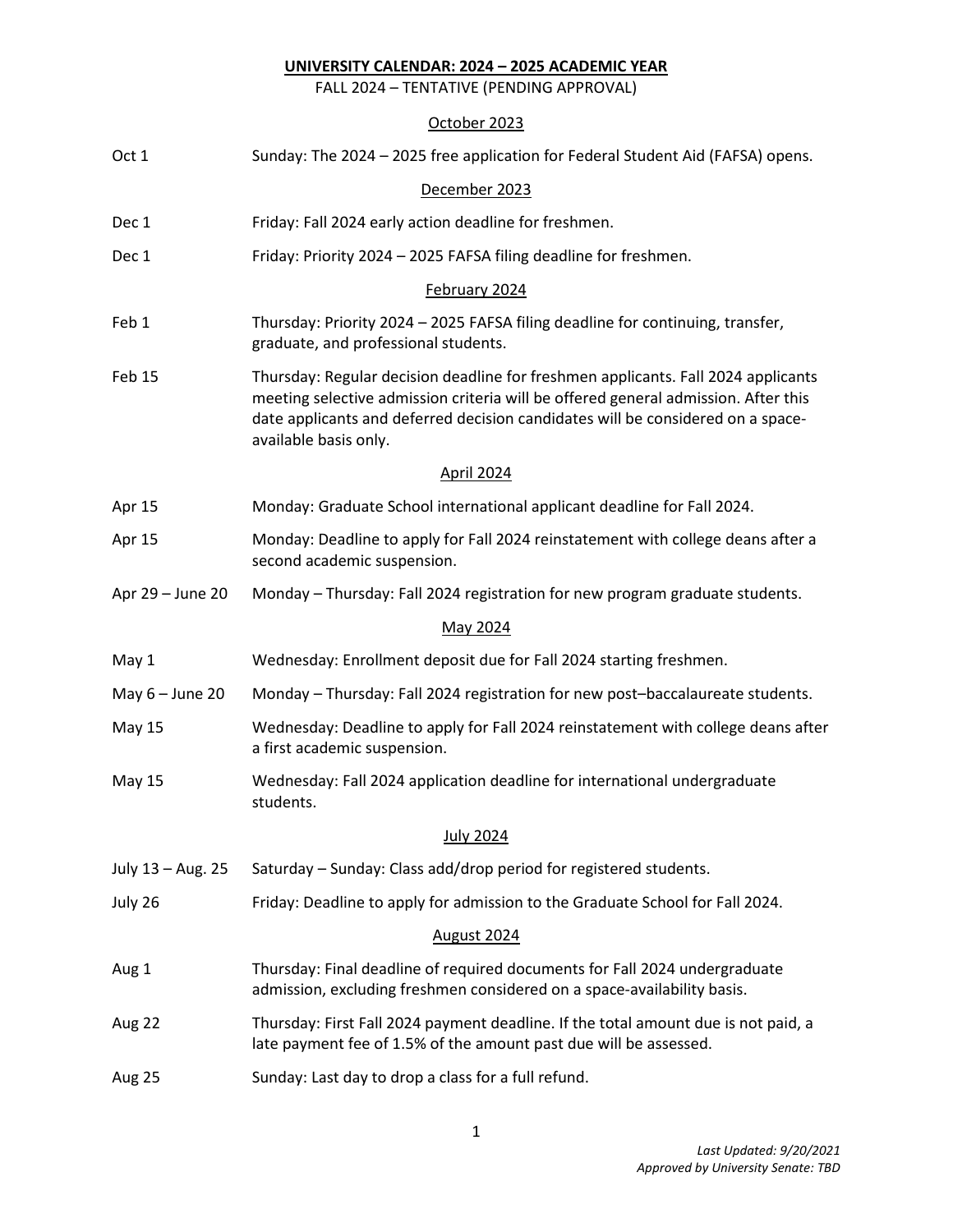FALL 2024 – TENTATIVE (PENDING APPROVAL)

| Aug 26            | Monday: First day of classes.                                                                                                                                                               |
|-------------------|---------------------------------------------------------------------------------------------------------------------------------------------------------------------------------------------|
| Aug $26 - 30$     | Monday – Friday: Late registration for returning students and applicants cleared for<br>late admission. A late fee is assessed for students who register late.                              |
| Aug 30            | Friday: Last day to add a class for Fall 2024.                                                                                                                                              |
| Aug 30            | Friday: Last day to fully withdraw or reduce course load and receive an 80% refund.                                                                                                         |
|                   | September 2024                                                                                                                                                                              |
| Sept 2            | Monday: Labor Day (Holiday - Classes Do Not Meet).                                                                                                                                          |
| Sept 4            | Wednesday: Last day for employees to submit EEP form to Human Resource<br>Services to confirm Fall 2024 registration and tuition waiver.                                                    |
| Sept 13           | Friday: Last day to drop a class without it appearing on a transcript.                                                                                                                      |
| Sept 13           | Friday: Last day to change grading option (pass/fail to letter grade or letter grade to<br>pass/fail; credit to audit or audit to credit).                                                  |
| Sept 20           | Friday: Last day for December degree doctoral candidates to submit a Notification of<br>Intent to schedule a final examination in the Graduate School.                                      |
| Sept 22           | Thursday: Monthly payment deadline. If the total amount due is not paid, a late<br>payment fee of 1.5% of the amount past due will be assessed.                                             |
| Sept 25           | Wednesday: Last day to fully withdraw or reduce course load and receive a 50%<br>refund.                                                                                                    |
| Sept 25           | Wednesday: Deadline for submission of application and all required documents to<br>appeal residency status for Fall 2024.                                                                   |
|                   | October 2024                                                                                                                                                                                |
| Oct 7 - Nov 19    | Monday - Tuesday: Students cannot change academic majors.                                                                                                                                   |
| Oct 14            | Monday: Midterm grade submission window opens.                                                                                                                                              |
| Oct $14 - Nov 26$ | Monday - Tuesday: Spring 2025 registration for new students in the following<br>categories: Online Certificate, Non-Degree, Certificate Non-Degree, Visiting, and<br>Online Degree Seeking. |
| <b>Oct 22</b>     | Tuesday: Monthly payment deadline. If the total amount due is not paid, a late<br>payment fee of 1.5% of the amount past due will be assessed.                                              |
| Oct 28            | Monday: Midterm grade submission window closes.                                                                                                                                             |
| Oct 28            | Monday: Midterm of Fall 2024 (end of the ninth week of classes).                                                                                                                            |
| $Oct 28 - 29$     | Monday - Tuesday: Fall Break (Classes Do Not Meet).                                                                                                                                         |
|                   | November 2024                                                                                                                                                                               |
| Nov 1             | Tuesday: Last day for to apply for a December 2024 undergraduate or graduate<br>degree in myUK.                                                                                             |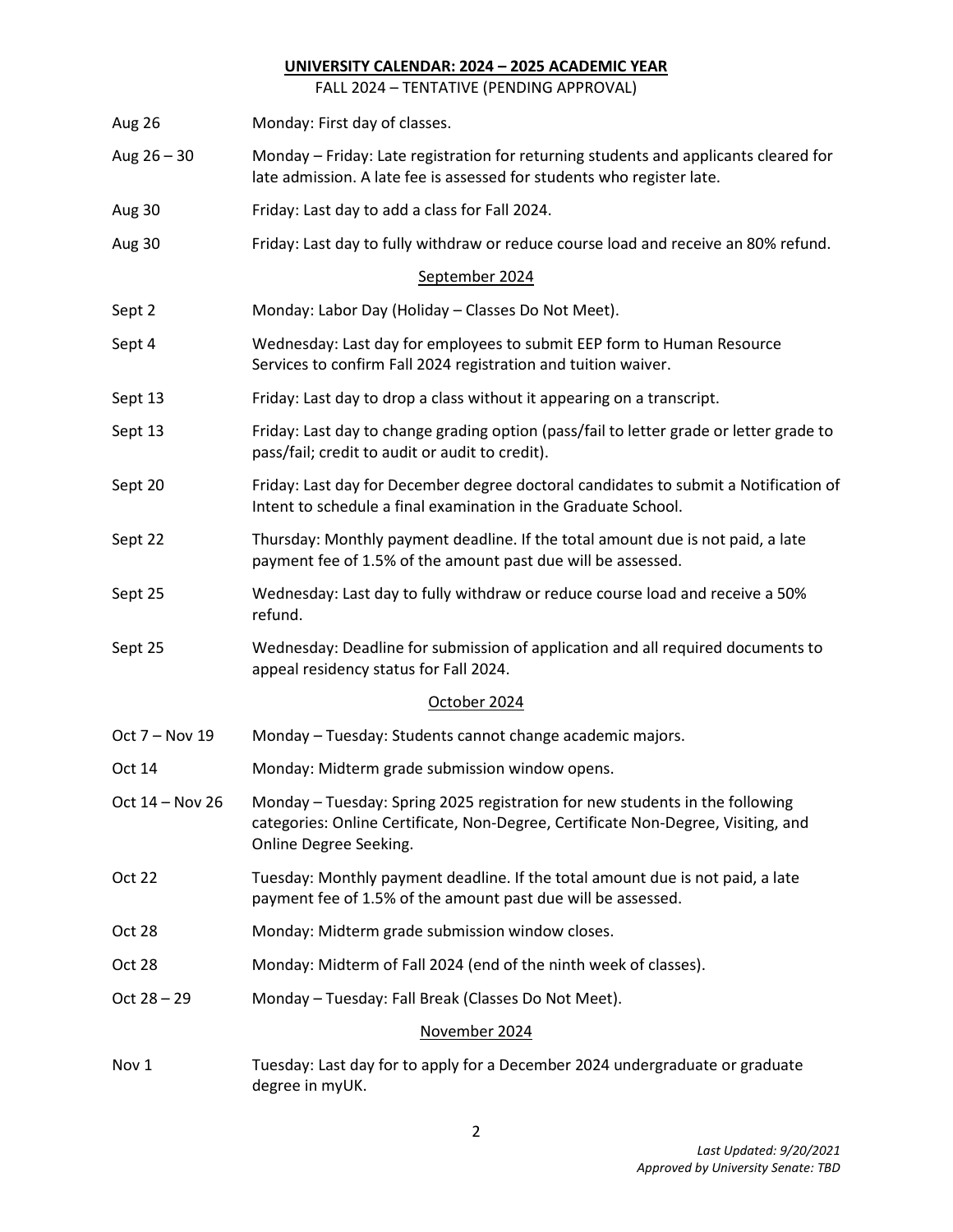FALL 2024 – TENTATIVE (PENDING APPROVAL)

| Nov $4 -$ Nov 26 | Monday - Tuesday: Priority registration for Spring 2025.                                                                                                                                                   |
|------------------|------------------------------------------------------------------------------------------------------------------------------------------------------------------------------------------------------------|
| Nov <sub>5</sub> | Tuesday: Election Day (Holiday - Classes Do Not Meet).                                                                                                                                                     |
| Nov <sub>6</sub> | Wednesday: Last day to fully withdraw or reduce course load. After this date<br>students are only permitted withdraw for urgent non-academic reasons.                                                      |
| <b>Nov 21</b>    | Thursday: Last day candidates for a December 2024 graduate degree can schedule a<br>final examination in the Graduate School.                                                                              |
| Nov 22           | Friday: Monthly payment deadline. If the total amount due is not paid, a late<br>payment fee of 1.5% of the amount past due will be assessed.                                                              |
| Nov 27 - 30      | Wednesday - Saturday: Thanksgiving Break (Classes Do Not Meet).                                                                                                                                            |
|                  | December 2024                                                                                                                                                                                              |
| Dec <sub>5</sub> | Thursday: Last day candidates for a December 2024 graduate degree can sit for a<br>final examination.                                                                                                      |
| Dec 1            | Sunday: Early action deadline for freshmen applying for admission for Fall 2025.                                                                                                                           |
| Dec 2 - Jan 12   | Monday - Sunday: Registration for new program graduate students for Spring 2025.                                                                                                                           |
| Dec 2 - Jan 12   | Monday - Sunday: Add/Drop for registered students and students who have not<br>registered for Spring 2025.                                                                                                 |
| Dec 9 - Jan 12   | Monday - Sunday: Registration for new post-baccalaureate students for Spring<br>2025.                                                                                                                      |
| $Dec 9 - 11$     | Monday - Wednesday: Prep Days (Classes Meet).                                                                                                                                                              |
| Dec 9            | Monday: Final grade submission window opens.                                                                                                                                                               |
| Dec 11           | Wednesday: Last day of classes.                                                                                                                                                                            |
| $Dec 12 - 13$    | Thursday - Friday: Reading Days (Classes Do Not Meet).                                                                                                                                                     |
| Dec 13           | Monday: Last day for December 2024 degree candidates to submit<br>thesis/dissertation (ETD) for format review to the Graduate School via UKnowledge.                                                       |
| $Dec 16 - 19$    | Monday - Thursday: Final Examinations.                                                                                                                                                                     |
| <b>Dec 20</b>    | Monday: Last day for December 2024 degree candidates to submit a final revised<br>thesis/dissertation (EDT) for acceptance by the Graduate School (for those students<br>who first submitted December 13). |
| <b>Dec 20</b>    | Friday: End of Fall 2024.                                                                                                                                                                                  |
| <b>Dec 20</b>    | Friday: December Commencement.                                                                                                                                                                             |
| Dec 23           | Monday: Final grade submission window closes at 12:00p.m. (noon).                                                                                                                                          |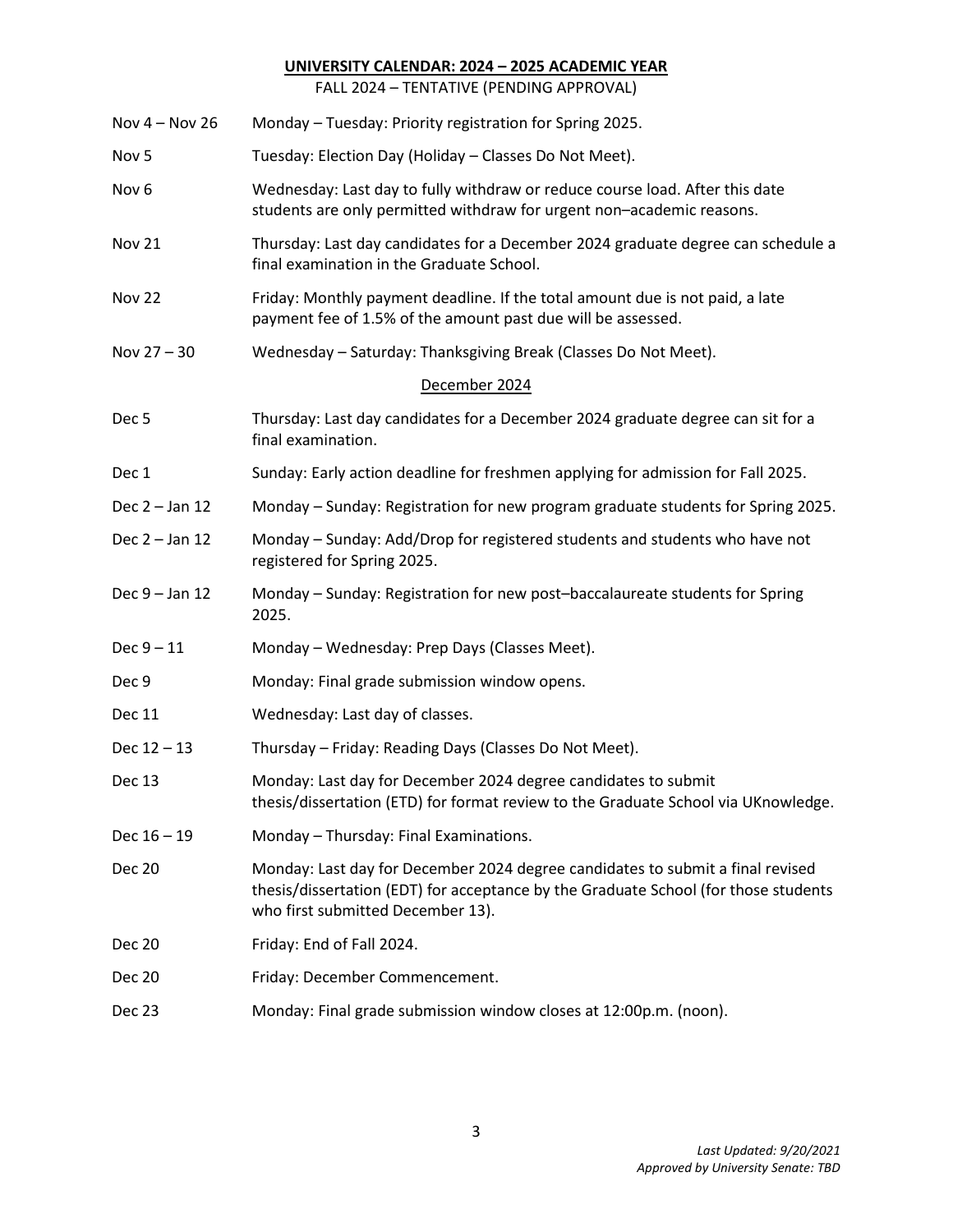FALL 2024 – TENTATIVE (PENDING APPROVAL)

|           | Mon. | Tues. | Wed. | Thurs. | Fri. | <b>Teaching Days</b> |    |
|-----------|------|-------|------|--------|------|----------------------|----|
| August    |      |       |      |        |      | August               |    |
| September |      | 4     | 4    | 4      | 4    | September            | 20 |
| October   |      |       |      |        |      | October              | 21 |
| November  |      | 4     | 3    | 3      | 3    | November             | 17 |
| December  |      | າ     |      |        |      | December             | 8  |
| Totals    | 14   | 15    | 15   | 14     | 13   | Total                | 71 |

#### **SUMMARY OF TEACHING DAYS – FALL 2024**

| <b>Teaching Days</b> |    |  |  |  |
|----------------------|----|--|--|--|
| August               | 5  |  |  |  |
| September            | 20 |  |  |  |
| October              | 21 |  |  |  |
| November             | 17 |  |  |  |
| December             | 8  |  |  |  |
| Total                | 71 |  |  |  |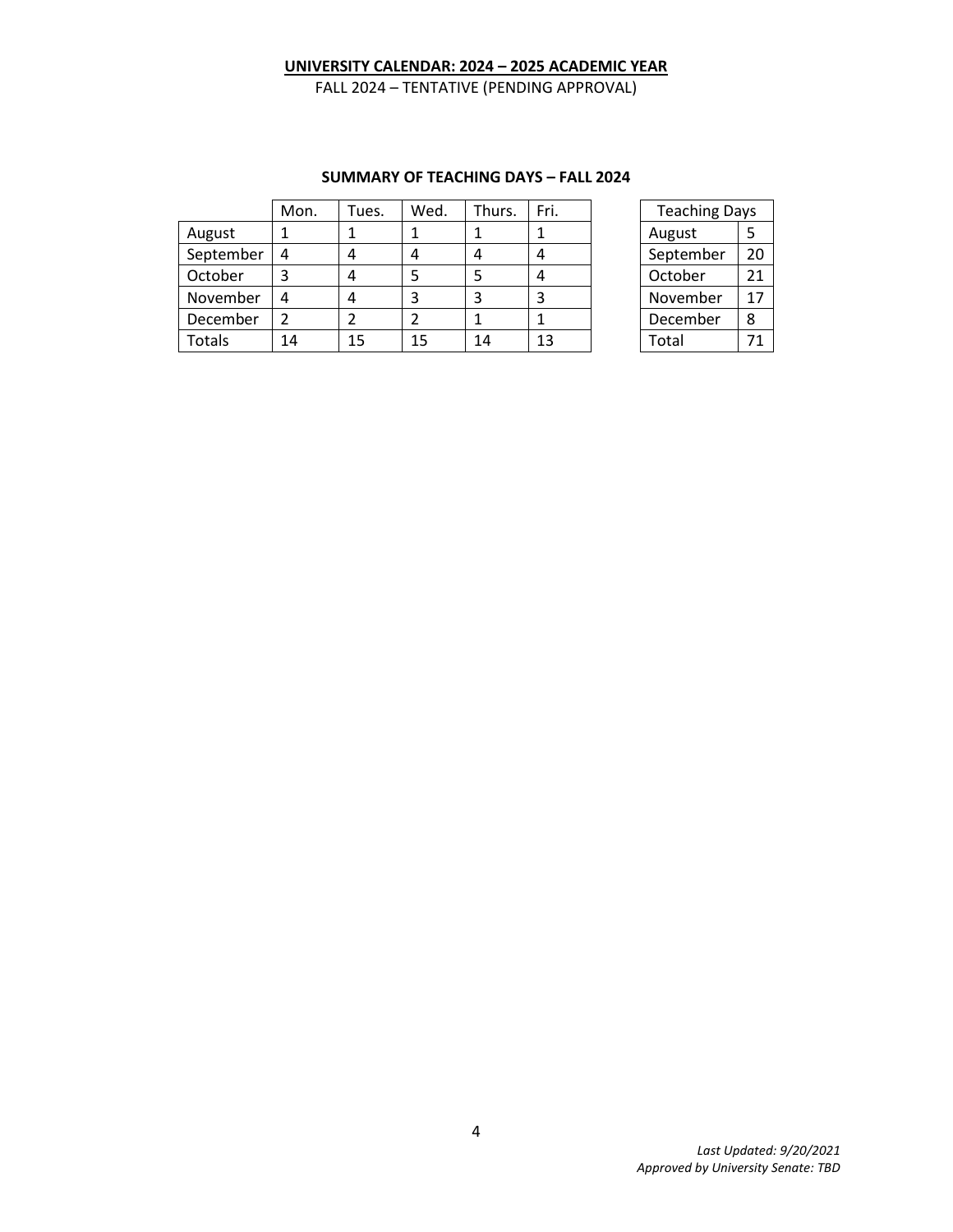WINTER 2024 – TENTATIVE (PENDING APPROVAL)

| Oct 15           | Tuesday: Priority deadline for Winter 2024 admission.                                                                                                     |  |  |  |  |
|------------------|-----------------------------------------------------------------------------------------------------------------------------------------------------------|--|--|--|--|
|                  | November 2024                                                                                                                                             |  |  |  |  |
| Nov $4 -$ Nov 26 | Monday - Tuesday: Priority registration for Winter 2024.                                                                                                  |  |  |  |  |
|                  | December 2024                                                                                                                                             |  |  |  |  |
| Dec 2 - Dec 20   | Monday - Friday: Registration continues for Winter 2024 for currently enrolled<br>students. Winter Intersession registration for newly admitted students. |  |  |  |  |
| <b>Dec 16</b>    | Monday: Deadline for admission to Winter 2024.                                                                                                            |  |  |  |  |
| Dec 22           | Sunday: Last day to drop a class for a full refund.                                                                                                       |  |  |  |  |
| Dec 22           | Thursday: Winter 2024 payment deadline. If the total amount due is not paid, a late<br>payment fee of 1.5% of the amount past due will be assessed.       |  |  |  |  |
| Dec 23           | Monday: First day of classes.                                                                                                                             |  |  |  |  |
| Dec 23           | Monday: Last day to add a class for Winter 2024.                                                                                                          |  |  |  |  |
| Dec 23           | Monday: Last day to fully withdraw or reduce course load and receive an 80%<br>refund.                                                                    |  |  |  |  |
| <b>Dec 25</b>    | Wednesday: Christmas Day (Holiday - Classes Do Not Meet).                                                                                                 |  |  |  |  |
|                  | January 2025                                                                                                                                              |  |  |  |  |
| Jan 1            | Wednesday: New Year's Day (Holiday - Classes Do Not Meet).                                                                                                |  |  |  |  |
| Jan 6            | Monday: Last day to fully withdraw or reduce course load and receive an 50%<br>refund.                                                                    |  |  |  |  |
| Jan 6            | Monday: Last day to drop a class without it appearing on a transcript.                                                                                    |  |  |  |  |
| Jan 6            | Monday: Last day to change grading option (pass/fail to letter grade or letter grade<br>to pass/fail; credit to audit or audit to credit).                |  |  |  |  |
| Jan 6            | Monday: Last day to fully withdraw or reduce course load. After this date students<br>are only permitted withdraw for urgent non-academic reasons.        |  |  |  |  |
| Jan $7-9$        | Tuesday - Thursday: Prep Days (Classes Meet).                                                                                                             |  |  |  |  |
| Jan 10           | Friday: Final Examinations.                                                                                                                               |  |  |  |  |
| Jan 10           | Friday: End of Winter 2024.                                                                                                                               |  |  |  |  |
| <b>Jan 13</b>    | Monday: Final grade submission window closes at 12:00 p.m. (noon).                                                                                        |  |  |  |  |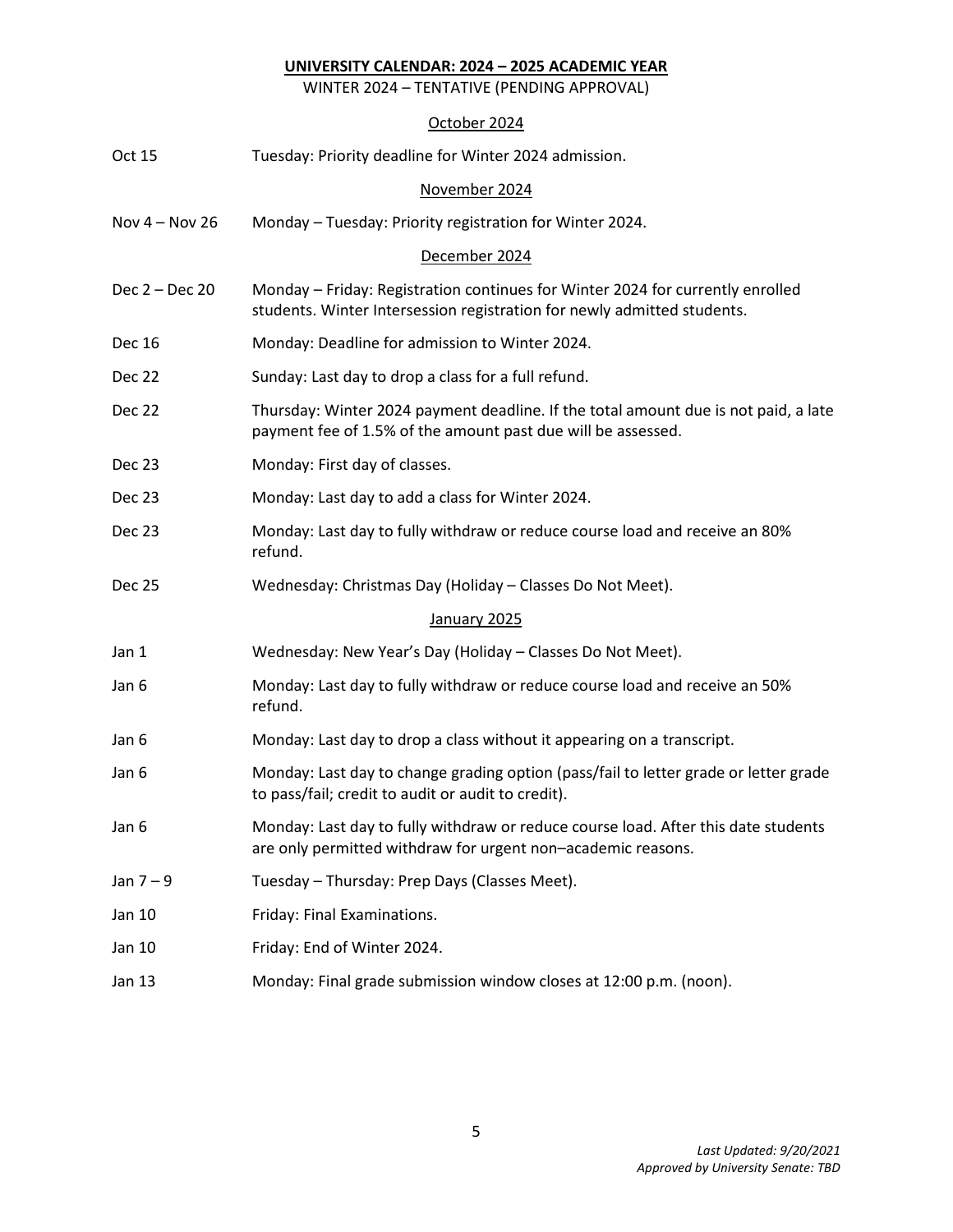WINTER 2024 – TENTATIVE (PENDING APPROVAL)

|          | Mon. | $\tau$ ues. | Wed. | Thurs. | Fri. | <b>Teaching Days</b> |             |
|----------|------|-------------|------|--------|------|----------------------|-------------|
| December |      |             |      |        |      | December             |             |
| January  |      |             |      |        |      | January              |             |
| Totals   |      |             |      |        |      | Total                | $1^{\circ}$ |

## **SUMMARY OF TEACHING DAYS – WINTER 2024**

| <b>Teaching Days</b> |   |  |  |  |  |
|----------------------|---|--|--|--|--|
| December             | 6 |  |  |  |  |
| January              | 6 |  |  |  |  |
| Total                |   |  |  |  |  |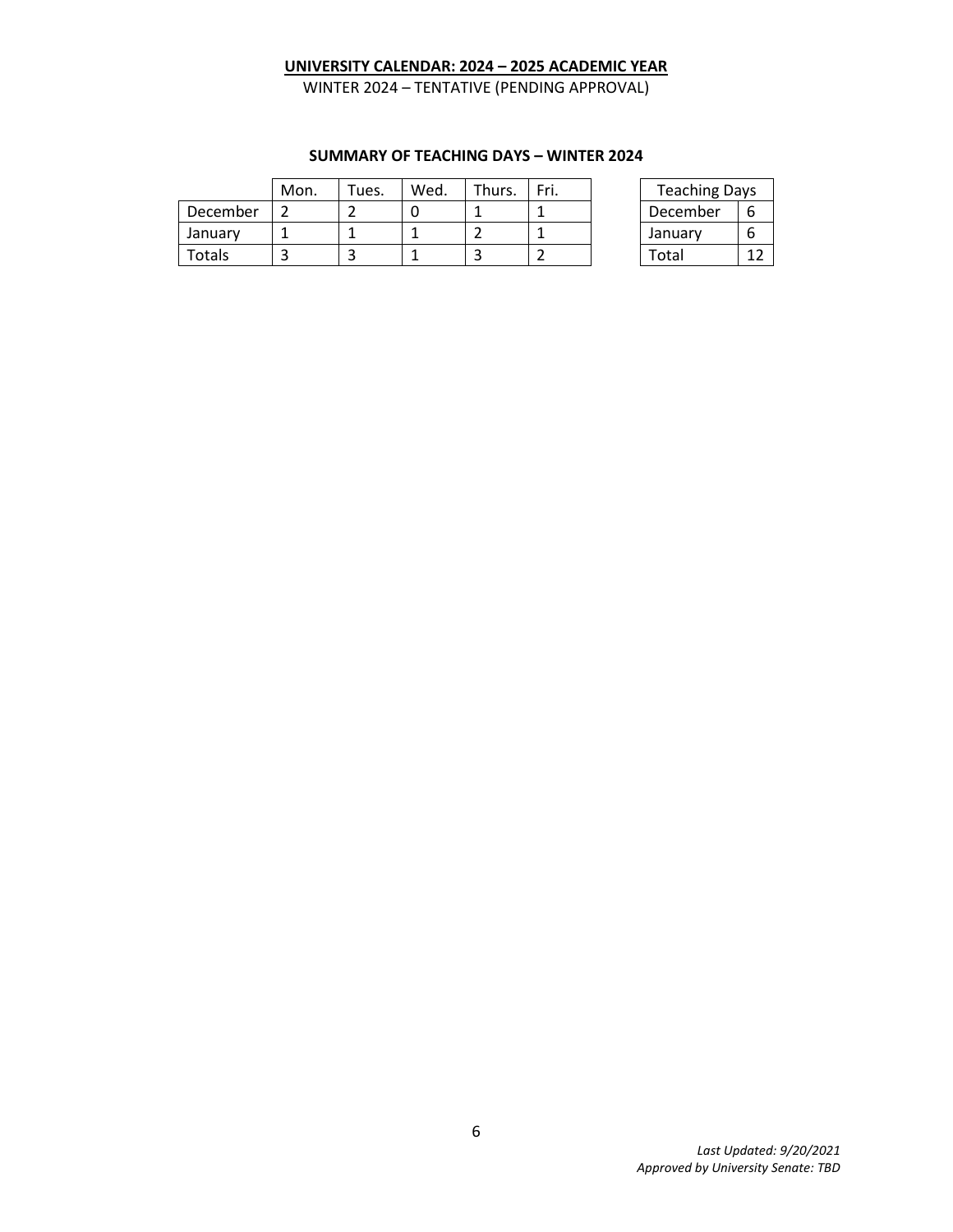SPRING 2025 – TENTATIVE (PENDING APPROVAL)

| Oct 1            | Sunday: The 2024 - 2025 free application for Federal Student Aid (FAFSA) opens.                                                                                                             |
|------------------|---------------------------------------------------------------------------------------------------------------------------------------------------------------------------------------------|
|                  | December 2023                                                                                                                                                                               |
| Dec 1            | Friday: Priority 2024 - 2025 FAFSA filing deadline for freshmen.                                                                                                                            |
|                  | February 2024                                                                                                                                                                               |
| Feb 1            | Thursday: Priority 2024 - 2025 FAFSA filing deadline for continuing, transfer,<br>graduate, and professional students.                                                                      |
|                  | September 2024                                                                                                                                                                              |
| Sept 1           | Sunday: Deadline to apply for Spring 2025 reinstatement with college deans after a<br>second academic suspension.                                                                           |
| Sept 15          | Sunday: Graduate School international applicant deadline for Spring 2025.                                                                                                                   |
|                  | October 2024                                                                                                                                                                                |
| Oct 1            | Tuesday: Deadline to apply for Spring 2025 reinstatement with college deans after a<br>first academic suspension.                                                                           |
| Oct 14 - Nov 26  | Monday - Tuesday: Spring 2025 registration for new students in the following<br>categories: Online Certificate, Non-Degree, Certificate Non-Degree, Visiting, and<br>Online Degree Seeking. |
| Oct 15           | Tuesday: Spring 2025 application deadline for international undergraduate students.                                                                                                         |
|                  | December 2024                                                                                                                                                                               |
| Dec 2 - Jan 12   | Monday - Sunday: Registration for new program graduate students for Spring 2025.                                                                                                            |
| Dec 3            | Tuesday: Final deadline of required documents for Spring 2025 undergraduate<br>admission.                                                                                                   |
| Dec 4 - Dec 23   | Wednesday - Monday: Add/Drop for registered students and students who have<br>not registered for Spring 2025.                                                                               |
| Dec $9 -$ Jan 12 | Monday - Sunday: Registration for new post-baccalaureate students for Spring<br>2025.                                                                                                       |
| Dec 9            | Monday: Deadline to apply for admission to the Graduate School for Spring 2025.                                                                                                             |
|                  | January 2025                                                                                                                                                                                |
| $Jan 8 - 11$     | Wednesday - Saturday: Add/Drop for registered students and students who have<br>not registered for Spring 2025.                                                                             |
| <b>Jan 12</b>    | Sunday: Last day to drop a class for a full refund.                                                                                                                                         |
| Jan 13           | Monday: First day of classes.                                                                                                                                                               |
| Jan 13 - 17      | Monday – Friday: Late registration for returning students and applicants cleared for<br>late admission. A late fee is assessed for students who register late.                              |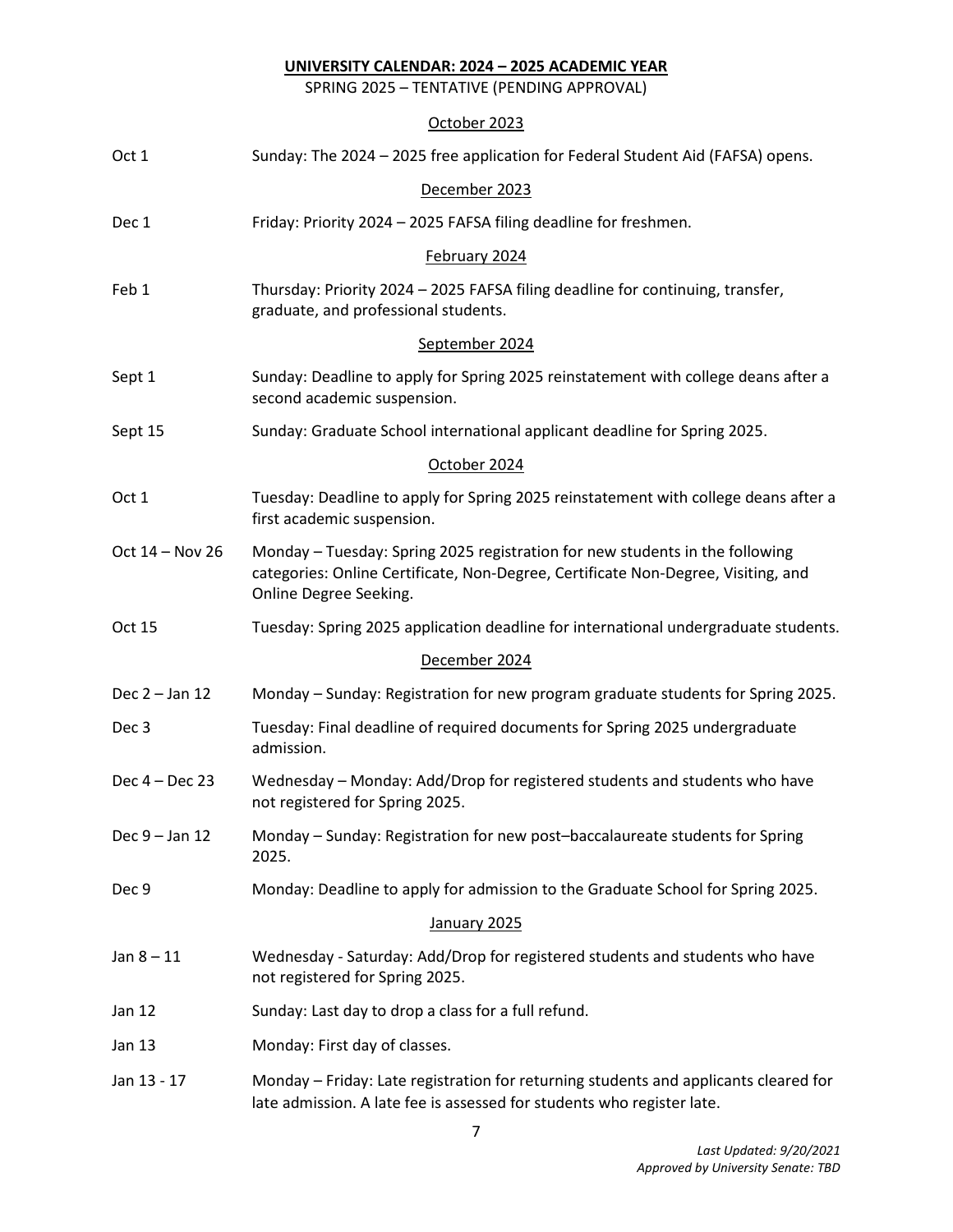SPRING 2025 – TENTATIVE (PENDING APPROVAL)

- Jan 17 Friday: Last day to add a class for Spring 2025.
- Jan 17 Friday: Last day to fully withdraw or reduce course load and receive an 80% refund.
- Jan 20 Monday: Martin Luther King Jr. Day (Holiday Classes Do Not Meet).
- Jan 22 Wednesday: Last day for employees to submit EEP form to Human Resource Services to confirm Spring 2025 registration and tuition waiver.
- Jan 22 Wednesday: First Spring 2025 payment deadline. If the total amount due is not paid, a late payment fee of 1.5% of the amount past due will be assessed.
- Jan 31 Friday: Last day to drop a class without it appearing on a transcript.
- Jan 31 Friday: Last day to change grading option (pass/fail to letter grade or letter grade to pass/fail; credit to audit or audit to credit).

#### February 2025

- Feb 12 Wednesday: Last day to fully withdraw or reduce course load and receive a 50% refund.
- Feb 13 Thursday: Deadline for submission of application and all required documents to appeal residency status for Spring 2025.
- Feb 20 Thursday: Last day for May degree doctoral candidates to submit a Notification of Intent to schedule a final examination in the Graduate School.
- Feb 22 Saturday: Monthly payment deadline. If the total amount due is not paid, a late payment fee of 1.5% of the amount past due will be assessed.

#### March 2025

- Mar 3 Monday: Midterm grade submission window opens.
- Mar 3 Apr 23 Monday Wednesday: Students cannot change academic majors.
- Mar 10 Apr 22 Monday Tuesday: Fall 2025 and Summer 2025 registration for new students in the following categories: Online Certificate, Non-Degree, Certificate Non-Degree, Visiting, and Online Degree Seeking.
- Mar 13 Monday: Midterm grade submission window closes.
- Mar 13 Monday: Midterm of Spring 2025 (end of the ninth week of classes).
- Mar 17 22 Monday Saturday: Spring Break (Classes Do Not Meet).
- Mar 22 Wednesday: Monthly payment deadline. If the total amount due is not paid, a late payment fee of 1.5% of the amount past due will be assessed.
- Mar 31 Monday: Last day to fully withdraw or reduce course load. After this date students are only permitted withdraw for urgent non–academic reasons.
- Mar 31 Apr 22 Monday Tuesday: Priority registration for Fall 2025 and Summer 2025.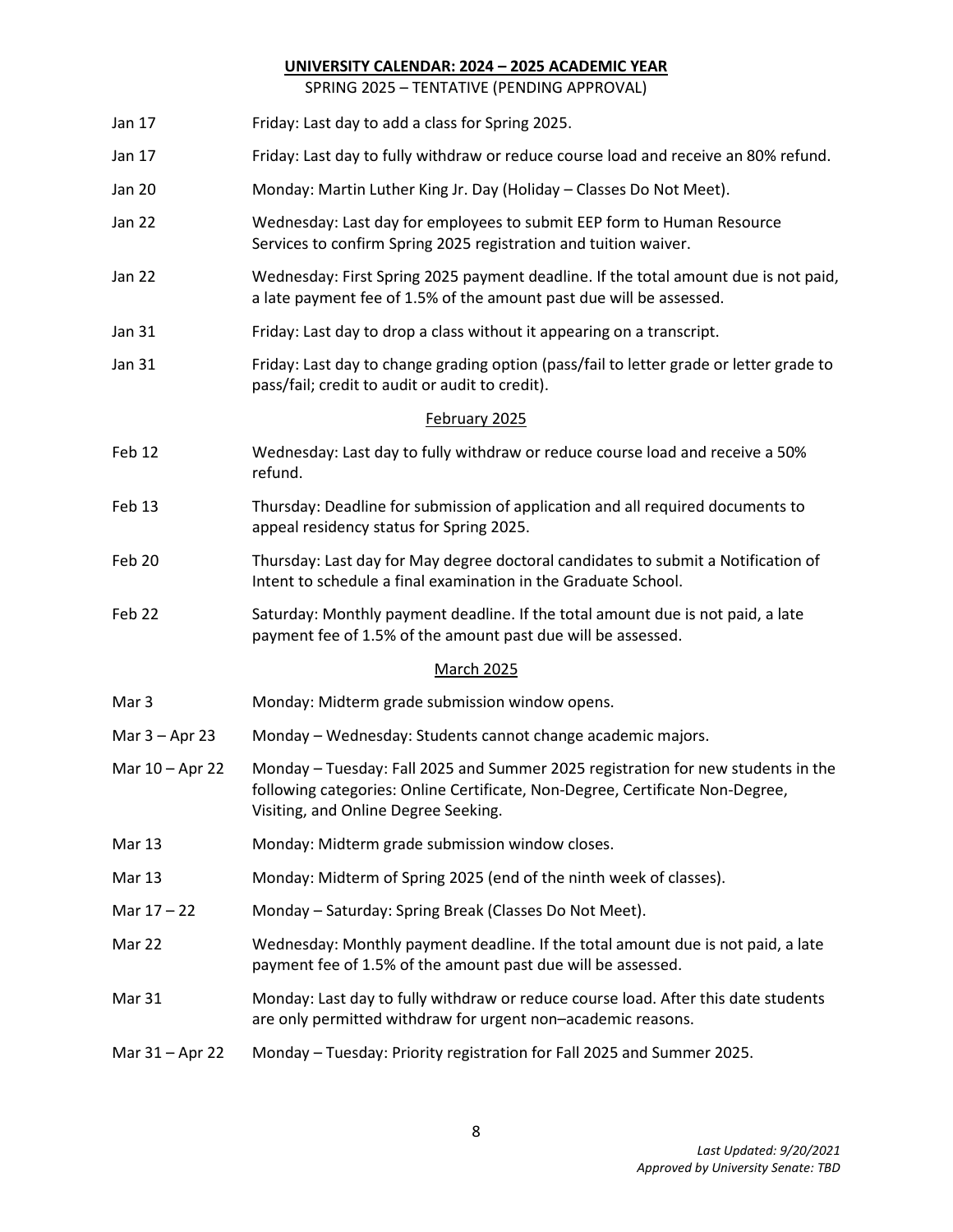SPRING 2025 – TENTATIVE (PENDING APPROVAL)

# April 2025

| Apr 1            | Tuesday: Last day for to apply for a May 2025 or August 2025 undergraduate or<br>graduate degree in myUK.                                                                                       |
|------------------|-------------------------------------------------------------------------------------------------------------------------------------------------------------------------------------------------|
| Apr 10           | Thursday: Last day candidates for a May 2025 graduate degree can schedule a final<br>examination in the Graduate School.                                                                        |
| Apr 15           | Tuesday: Graduate School international applicant deadline for Fall 2025.                                                                                                                        |
| Apr 23 - June 22 | Wednesday - Sunday: Add/Drop for registered students and students who have not<br>registered for Spring 2025.                                                                                   |
| Apr 24           | Thursday: Last day candidates for a May 2025 graduate degree can sit for a final<br>examination.                                                                                                |
| Apr 22           | Tuesday: Monthly payment deadline. If the total amount due is not paid, a late<br>payment fee of 1.5% of the amount past due will be assessed.                                                  |
| Apr 28           | Monday: Final grade submission window opens.                                                                                                                                                    |
| Apr 30           | Wednesday: Last day of classes.                                                                                                                                                                 |
| Apr $28 - 30$    | Monday - Wednesday: Prep Days (Classes Meet).                                                                                                                                                   |
|                  | May 2025                                                                                                                                                                                        |
| May $1 - 2$      | Thursday - Friday: Reading Days (Classes Do Not Meet).                                                                                                                                          |
| May 2            | Monday: Last day for May 2025 degree candidates to submit thesis/dissertation<br>(ETD) for format review to the Graduate School via UKnowledge.                                                 |
| May $5-8$        | Monday - Thursday: Final Examinations.                                                                                                                                                          |
| May 9            | Friday: End of Spring 2025.                                                                                                                                                                     |
| May 9            | Friday: Last day for May 2025 degree candidates to submit a final revised<br>thesis/dissertation (EDT) for acceptance by the Graduate School (for those students<br>who first submitted May 2). |
| May $9-10$       | Friday - Saturday: May Commencement.                                                                                                                                                            |
| May 12           | Monday: Final grade submission window closes at 12:00 p.m. (noon).                                                                                                                              |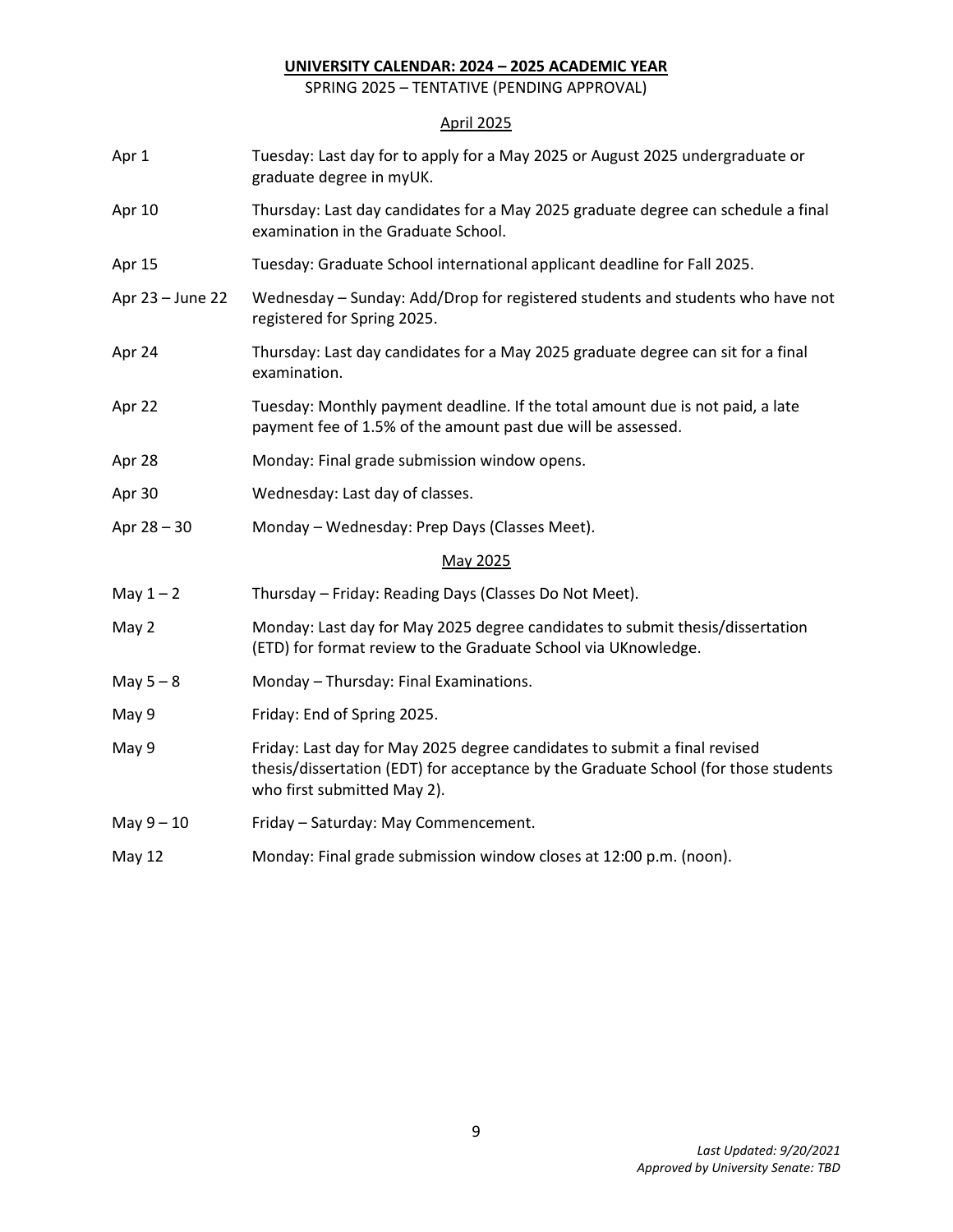SPRING 2025 – TENTATIVE (PENDING APPROVAL)

|          | Mon. | Tues. | Wed. | Thurs. | Fri. | <b>Teaching Days</b> |    |
|----------|------|-------|------|--------|------|----------------------|----|
| January  |      | 3     | 3    | 3      | 3    | January              | 14 |
| February |      | 4     | 4    | 4      | 4    | February             | 20 |
| March    | 4    | 3     | 3    | 3      | 3    | March                | 16 |
| April    |      | 5     | 5    | 4      | 4    | April                | 22 |
| May      |      | 0     | 0    | 0      | 0    | May                  |    |
| Totals   | 14   | 15    | 15   | 14     | 14   | Total                | 72 |

## **SUMMARY OF TEACHING DAYS – SPRING 2025**

| <b>Teaching Days</b> |    |  |  |  |  |
|----------------------|----|--|--|--|--|
| January              | 14 |  |  |  |  |
| February             | 20 |  |  |  |  |
| March                | 16 |  |  |  |  |
| April                | 22 |  |  |  |  |
| May                  | ი  |  |  |  |  |
| Total                | 72 |  |  |  |  |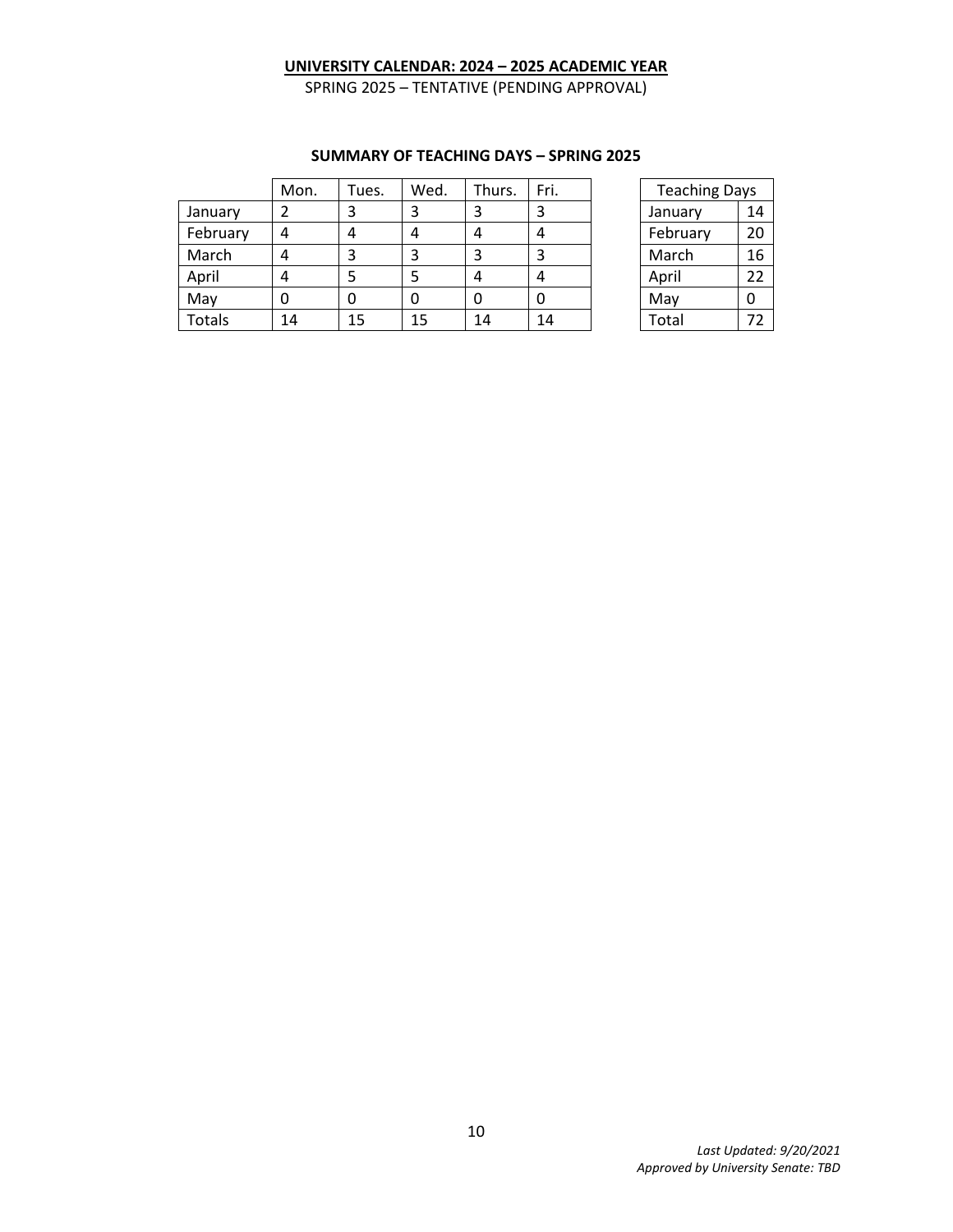SUMMER 2025 – TENTATIVE (PENDING APPROVAL)

| Oct 1           | Sunday: The 2024 - 2025 free application for Federal Student Aid (FAFSA) opens.                                                                                 |  |  |  |  |  |  |
|-----------------|-----------------------------------------------------------------------------------------------------------------------------------------------------------------|--|--|--|--|--|--|
| December 2023   |                                                                                                                                                                 |  |  |  |  |  |  |
| Dec 1           | Friday: Priority 2024 - 2025 FAFSA filing deadline for freshmen.                                                                                                |  |  |  |  |  |  |
| February 2024   |                                                                                                                                                                 |  |  |  |  |  |  |
| Feb 1           | Thursday: Priority 2024 - 2025 FAFSA filing deadline for continuing, transfer,<br>graduate, and professional students.                                          |  |  |  |  |  |  |
| April 2025      |                                                                                                                                                                 |  |  |  |  |  |  |
| Apr 1           | Tuesday: Last day for to apply for a May 2025 or August 2025 undergraduate or<br>graduate degree in myUK.                                                       |  |  |  |  |  |  |
| Apr 12          | Saturday: Deadline to apply for admission to the Graduate School for Summer 2025.                                                                               |  |  |  |  |  |  |
| Apr 15          | Tuesday: Final deadline of required documents for Summer 2025 undergraduate<br>admission.                                                                       |  |  |  |  |  |  |
| Apr 23 - May 16 | Wednesday - Friday: Summer 2025 registration and add/drop continues for<br>students enrolled in Spring 2025.                                                    |  |  |  |  |  |  |
| May 2025        |                                                                                                                                                                 |  |  |  |  |  |  |
| May 18          | Sunday: Last day to drop a class for a full refund.                                                                                                             |  |  |  |  |  |  |
| <b>May 19</b>   | Monday: First day of classes.                                                                                                                                   |  |  |  |  |  |  |
| May 19 - 20     | Monday - Tuesday: Late registration for returning students and applicants cleared<br>for late admission. A late fee is assessed for students who register late. |  |  |  |  |  |  |
| <b>May 21</b>   | Wednesday: Last day for employees to submit EEP form to Human Resource<br>Services to confirm Summer 2025 registration and tuition waiver.                      |  |  |  |  |  |  |
| May 22          | Thursday: First Summer 2025 payment deadline. If the total amount due is not paid,<br>a late payment fee of 1.5% of the amount past due will be assessed.       |  |  |  |  |  |  |
| May 26          | Monday: Memorial Day (Holiday - Classes Do Not Meet).                                                                                                           |  |  |  |  |  |  |
| June 2025       |                                                                                                                                                                 |  |  |  |  |  |  |
| June 17         | Tuesday: Deadline for submission of application and all required documents to<br>appeal residency status for Summer 2025.                                       |  |  |  |  |  |  |
| June 19         | Thursday: Juneteenth (Holiday - Classes Do Not Meet).                                                                                                           |  |  |  |  |  |  |
| June 20         | Friday: Last day for August degree doctoral candidates to submit a Notification of<br>Intent to schedule a final examination in the Graduate School.            |  |  |  |  |  |  |
| June 22         | Sunday: Monthly payment deadline. If the total amount due is not paid, a late<br>payment fee of 1.5% of the amount past due will be assessed.                   |  |  |  |  |  |  |